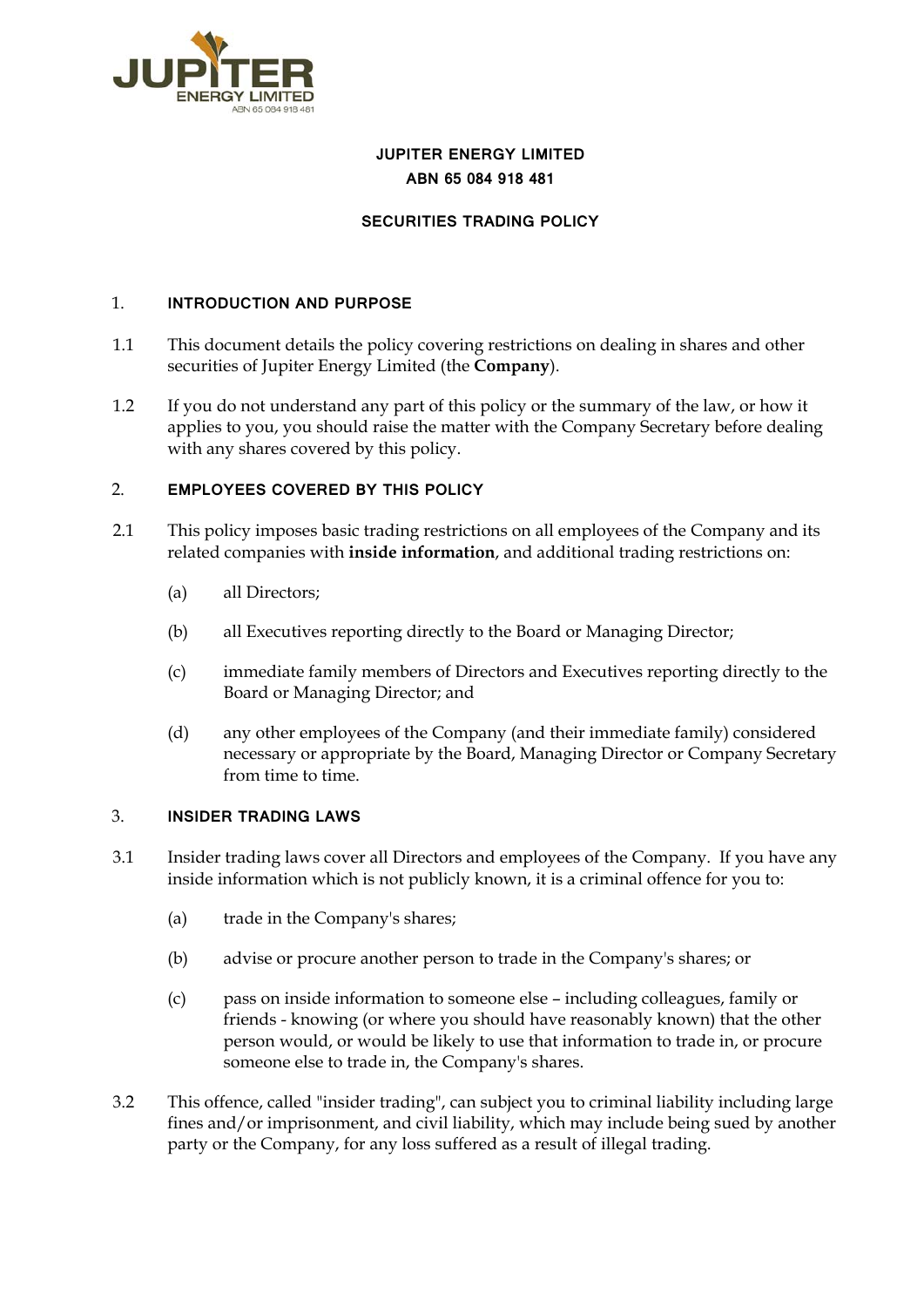#### 4. **CONFIDENTIAL INFORMATION**

Related to the above, you also have a duty of confidentiality to the Company. You must not reveal any confidential information concerning the Company, use that information in any way which may injure or cause loss to the Company, or use that confidential information to gain an advantage for yourself or anyone else.

### 5. **WHAT IS "INSIDE INFORMATION"?**

- 5.1 Inside information is information that:
	- (a) is not generally available to those outside of the Company; and
	- (b) if it were generally available, would or would be likely to influence investors in deciding whether to buy or sell the Company's shares, i.e. price sensitive.
- 5.2 It does not matter how you come to know the inside information (for example, whether you learn it in the course of carrying out your responsibilities, or in passing in the corridor, or in a lift or at a dinner party).
- 5.3 The financial impact of the information is important, but strategic and other implications can be equally important in determining whether information is inside information. The definition of information is broad enough to include rumours, matters of supposition, intentions of a person (including the Company), commercially sensitive information, and information which is not definite enough to warrant disclosure to the public.

### 6. **WHAT ARE SOME EXAMPLES OF INSIDE INFORMATION?**

The following list is illustrative only. Inside information could include:

- (a) the financial performance of the Company against its budget;
- (b) a possible acquisition or sale of any assets by the Company;
- (c) a possible change in the Company's capital structure;
- (d) a proposed dividend;
- (e) senior management changes;
- (f) drilling results or results of sensitive information in relation to a drilling campaign including data such as production rates; or
- (g) any possible claim against the Company or other unexpected liability.

#### 7. **INSIDER TRADING IS PROHIBITED AT ALL TIMES**

7.1 Notwithstanding any other provision of this policy, if you possess inside information, you must not buy or sell the Company shares, advise or get others to do so or pass on the inside information to others. This prohibition applies regardless of how you learn the information.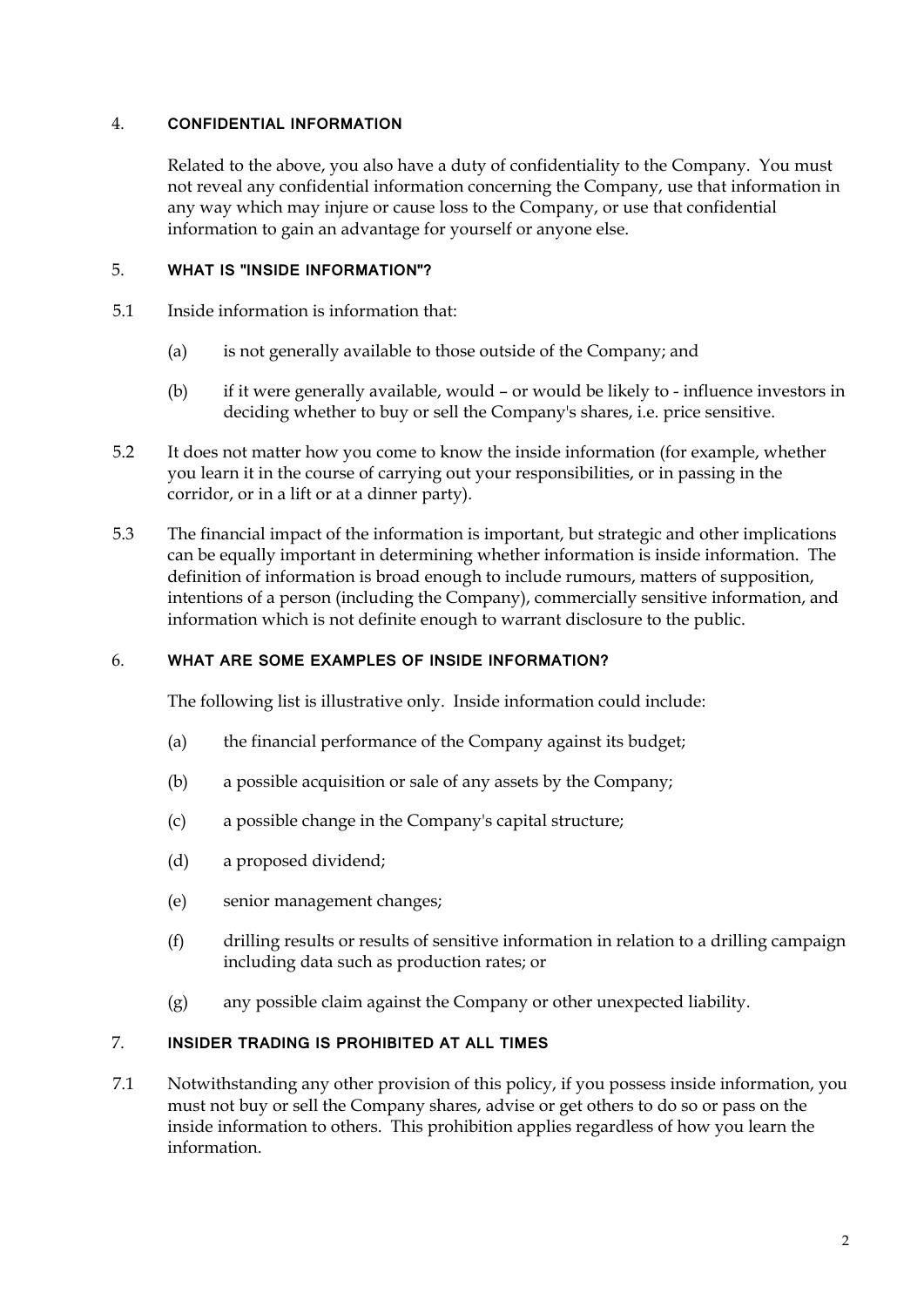7.2 The prohibition on insider trading is not restricted to information concerning the Company's shares. If a person has inside information in relation to shares of another company, that person must not deal in those shares.

### 8. **'BLACKOUT PERIOD' TRADING RESTRICTIONS**

'Blackout Period' restrictions on trading the Company's shares apply to the following people in the Company and its related companies (**Restricted Persons**):

- (a) all Directors;
- (b) all Executives reporting directly to the Managing Director;
- (c) immediate family members of Directors and Executives reporting directly to the Board or Managing Director; and
- (d) any other employees of the Company (and their immediate family) considered necessary or appropriate by the Managing Director and Company Secretary from time to time.

The Company Secretary will notify those persons in (c) and (d) above that they are considered Restricted Persons for the purposes of this Policy and therefore bound by the additional restrictions in sections 10, 11 and 12 below. The Company Secretary will also notify any Restricted Person if the Board decides that the person should no longer be considered a Restricted Person under this Policy.

#### 9. **REASONS FOR THE 'BLACKOUT PERIOD' TRADING RESTRICTIONS**

- 9.1 Restricted Persons are in positions where it may be assumed that they have inside information, or there may be a perception that they may have inside information, and, as a result, any trading by Restricted Persons may embarrass or reflect badly on them or on the Company (even if they have no actual inside information at the time).
- 9.2 This policy is designed to avoid the possibility that misconceptions, misunderstandings or suspicions might arise.

# 10. **TRADING IN SHARES BY RESTRICTED PERSONS DURING 'BLACKOUT PERIODS'**

- 10.1 Restricted Persons must not deal in the Company's shares:
	- (a) in the 2 weeks prior to the release of the Company's quarterly results;
	- (b) in the 4 weeks prior to the release of the Company's half year results;
	- (c) in the 4 weeks prior to the release of the Company's full year results; and
	- (d) within 1 week of a commencement of any drilling campaign, during any drilling campaign and until the public release of results of any drilling campaign.
- 10.2 Exceptional Circumstances when trading may be permitted subject to prior written clearance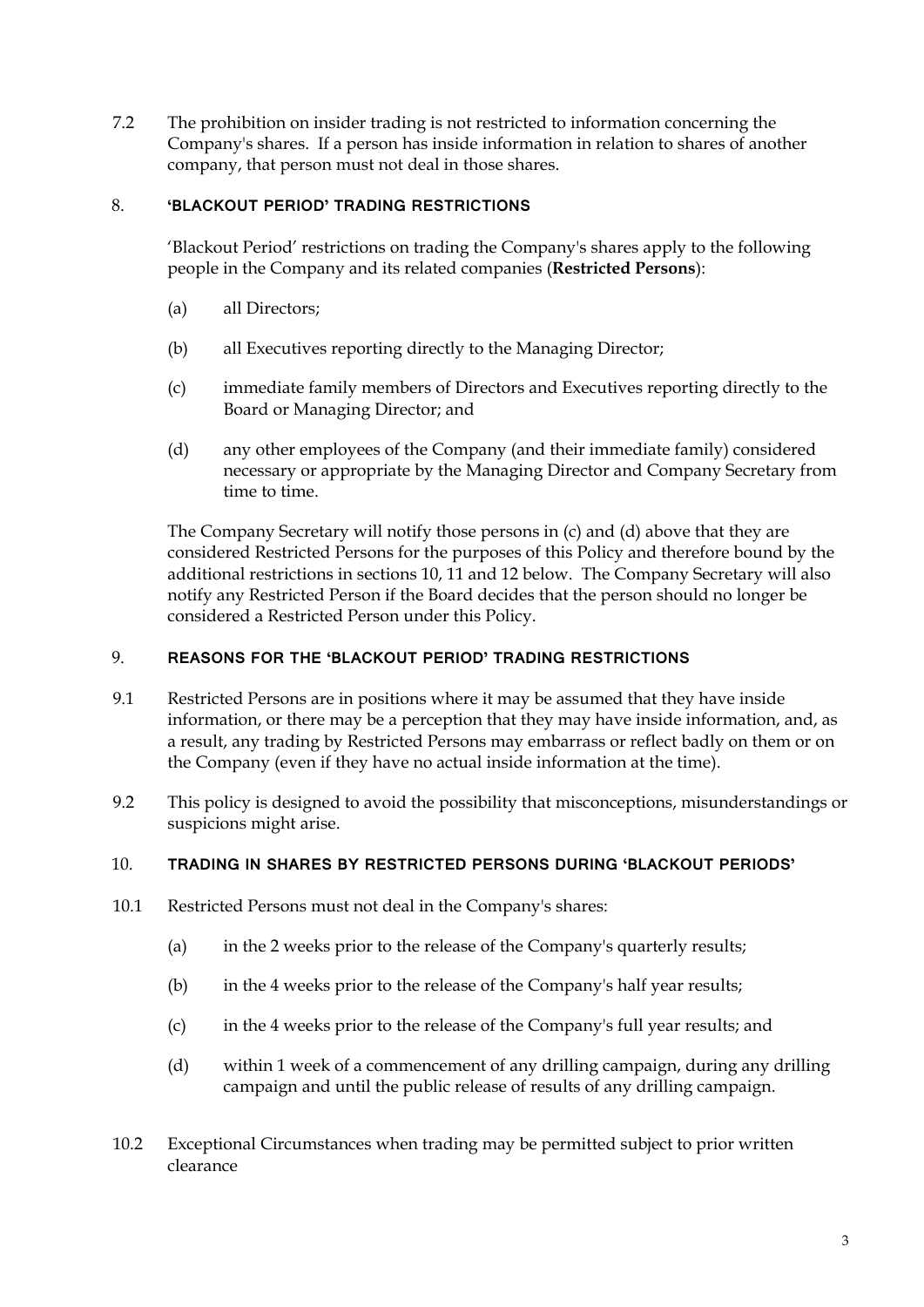A person may trade in the Company's securities inside a Blackout Period, subject to obtaining prior written clearance in accordance with the procedure described below, in the following exceptional circumstances:

- (a) if the person granting the prior written clearance is satisfied that the person seeking the clearance does not possess unpublished price sensitive information about the Company and the person seeking clearance is in severe financial hardship;
- (b) if the person granting the prior written clearance is satisfied that the person seeking the clearance does not possess unpublished price sensitive information about the Company and there are other circumstances deemed to be exceptional by the person granting the prior written clearance; or
- (c) where trading is required for compliance with a court order or court enforceable undertakings or for some other legal or regulatory requirement.
- 10.3 Procedure for Obtaining Clearance Prior to Trading

Directors, officers, employees and contractors must not trade in the Company's securities during a Blackout Period at any time, including in the exceptional circumstances referred to above unless the director, officer, employee or contractor obtains prior written clearance from:

- 1. in the case of employees or contractors, the Chairman or in his absence, the Managing Director;
- 2. in the case of a director, or persons (including spouses and de facto spouses) or entities connected to the director, the Chairman
- 3. in the case of the Chairman, the Senior Independent Director,

(each, an "Approving Officer").

A request for prior written clearance under this policy should be made in writing and given to the Approving Officer. The request may be submitted in person, by mail, by email or by facsimile.

Any written clearance granted under this policy will be valid for the period of 5 business days from the time at which it is given or such other period as may be determined by the approving Officer. The expiry time of the clearance will be stated in the clearance granted. Written clearance under this policy may be given in person, by mail, by email or by facsimile.

10.4 Prohibited Transactions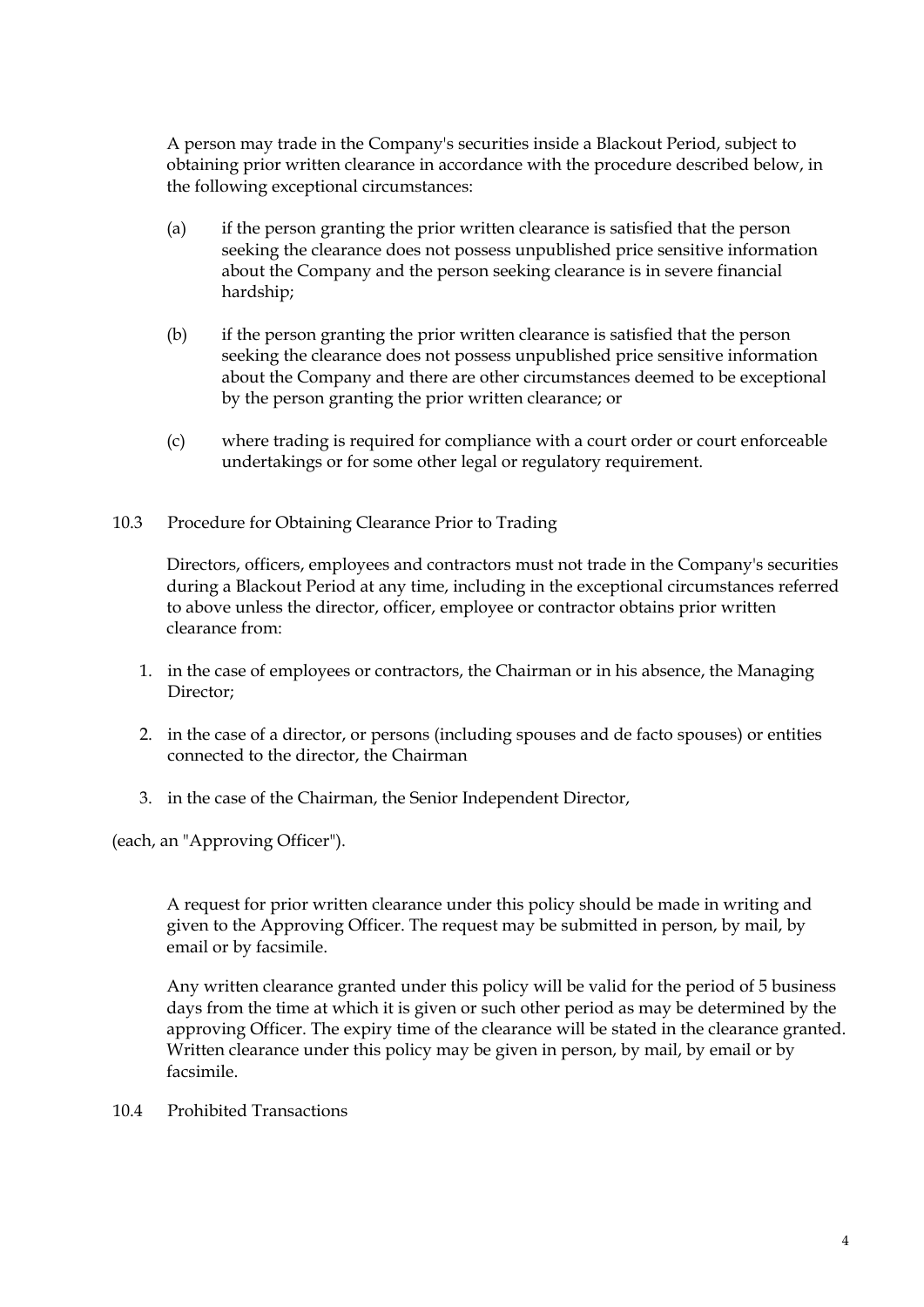Directors, officers and employees are prohibited from entering into transactions or arrangements which limit the economic risk of participating in unvested entitlements under any equity based remuneration schemes.

Directors, officers and employees must not enter into transactions or arrangements which operate to limit the economic risk of their security holding in the Company without first seeking and obtaining prior written clearance from the appropriate Approving Officer. Directors, officers and employees must not enter into agreements that provide lenders with rights over their Interests in securities in the Company without first seeking and obtaining prior written clearance from the appropriate Approving Officer.

Directors, officers and employees must not put in place a non-discretionary trading plan in respect of their securities in the Company without first seeking and obtaining prior written clearance from the appropriate Approving Officer. Directors, officers or employees must not cancel any such trading plan during a Blackout Period unless the circumstances are exceptional and the procedure for prior written clearance has been met.

#### 11. **REQUIREMENTS BEFORE TRADING**

- 11.1 Before trading, or giving instructions for trading or causing anyone else to trade, in the Company's shares, the Chairman must:
	- (a) notify the Board of his intention to trade (or cause someone else to trade) in shares;
	- (b) confirm that he does not hold any inside information;
	- (c) have been advised by the Board that there is no known reason to preclude him from trading in the Company's shares as notified; and
	- (d) have complied with any conditions on trading imposed by the Board (including, for example, any time limits applicable to the clearance).
- 11.2 Before trading, or giving instructions for trading or causing anyone else to trade, in the Company's shares, a Director (other than the Chairman) must:
	- (a) notify the Chairman of the Director's intention to trade (or cause someone else to trade) in shares;
	- (b) confirm that the Director does not hold any inside information;
	- (c) have been advised by the Chairman that there is no known reason to preclude him from trading in the Company's shares as notified; and
	- (d) have complied with any conditions on trading imposed by the Chairman (including, for example, any time limits applicable to the clearance).
- 11.3 Before trading, or giving instructions for trading or causing anyone else to trade, in the Company's shares, Restricted Persons (other than the Chairman or Directors) must:
	- (a) notify the Company Secretary of their intention to trade (or cause someone else to trade) in shares;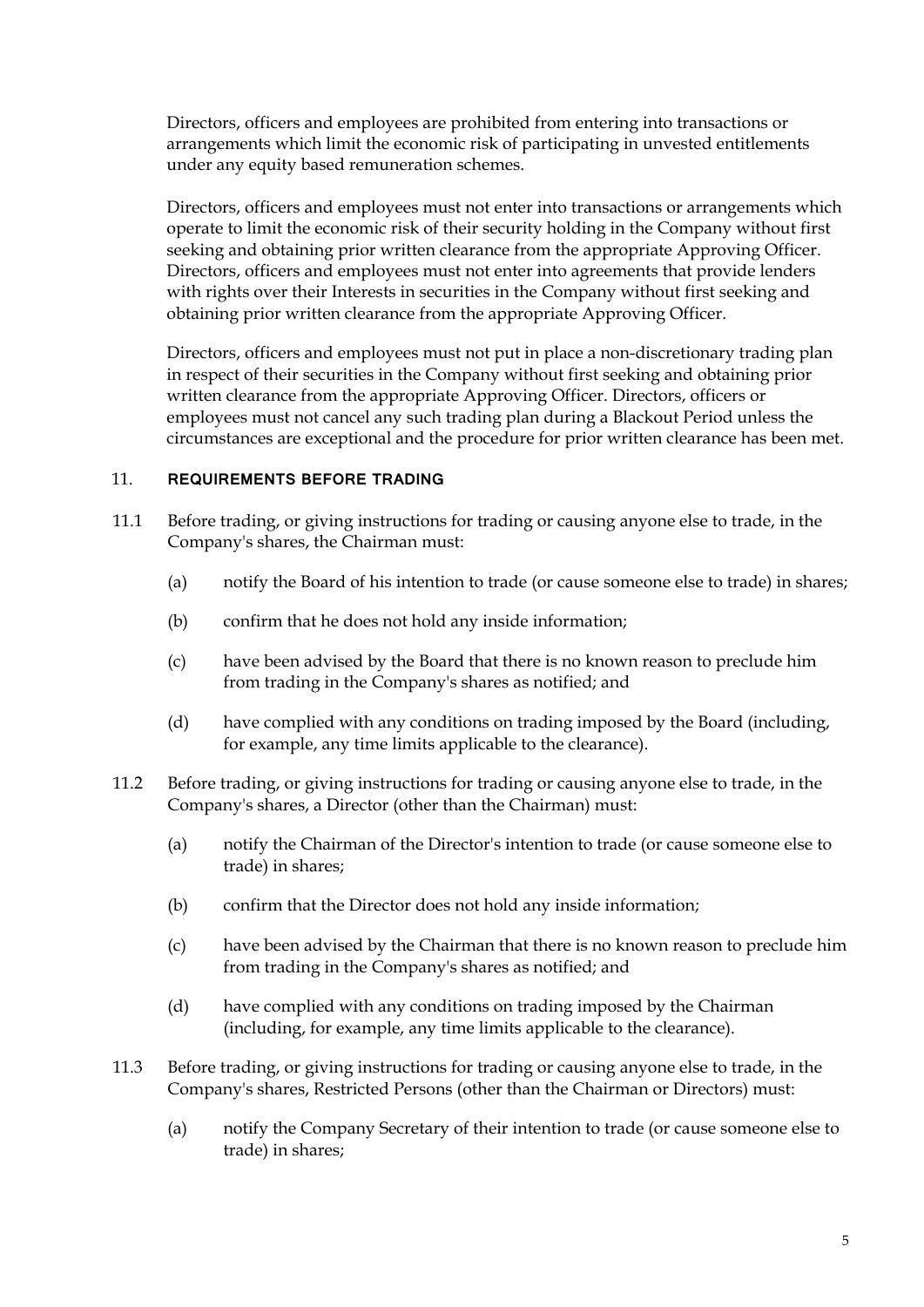- (b) confirm that they do not hold any inside information;
- (c) have been advised by the Company Secretary that there is no known reason to preclude them from trading in the Company's shares as notified; and
- (d) have complied with any conditions on trading imposed by the Company Secretary (including, for example, any time limits applicable to the clearance).
- 11.4 The Board, Chairman or Company Secretary may seek appropriate legal advice to ensure the proper provision or otherwise of a clearance under sections  $11.1(c)$ ,  $11.2(c)$  or  $11.3(c)$ respectively, and the cost of such advice shall be borne by the Company.

### 12. **NOTIFICATION OF DEALING**

- 12.1 A Restricted Person must also notify the Company Secretary of any trading in the Company's shares by the Restricted Person or any associate of the Restricted Person within 2 business days of such trading having taken place.
- 12.2 The notification in section 12.1 above should include:
	- (a) the name of the Restricted Person and associate (if applicable);
	- (b) whether the interest in the shares held by the Restricted Person was direct or indirect (and if it was indirect, the circumstances giving rise to the interest);
	- (c) the date of the trading, and the number of shares bought or sold;
	- (d) the amount paid or received for the shares; and
	- (e) the number of shares held by the Restricted Person, directly and indirectly, before and after the trading in shares.

### 13. **SPECULATIVE TRADING**

At no time may Restricted Persons engage in short term speculative dealing in the Company's shares.

#### 14. **RESTRICTIONS EXTEND TO OTHER SECURITIES IN ADDITION TO SHARES**

This policy covers trading not only in the Company's shares, but also in other securities of the Company including options and warrant contracts and any debentures or notes issued by the Company.

# 15. **TRADING WHICH IS NOT SUBJECT TO THIS POLICY**

The following trading by directors, officers and employees is excluded from this policy:

1. transfers of securities already held into a superannuation fund or other saving scheme in which the director, officer or employee is a beneficiary;